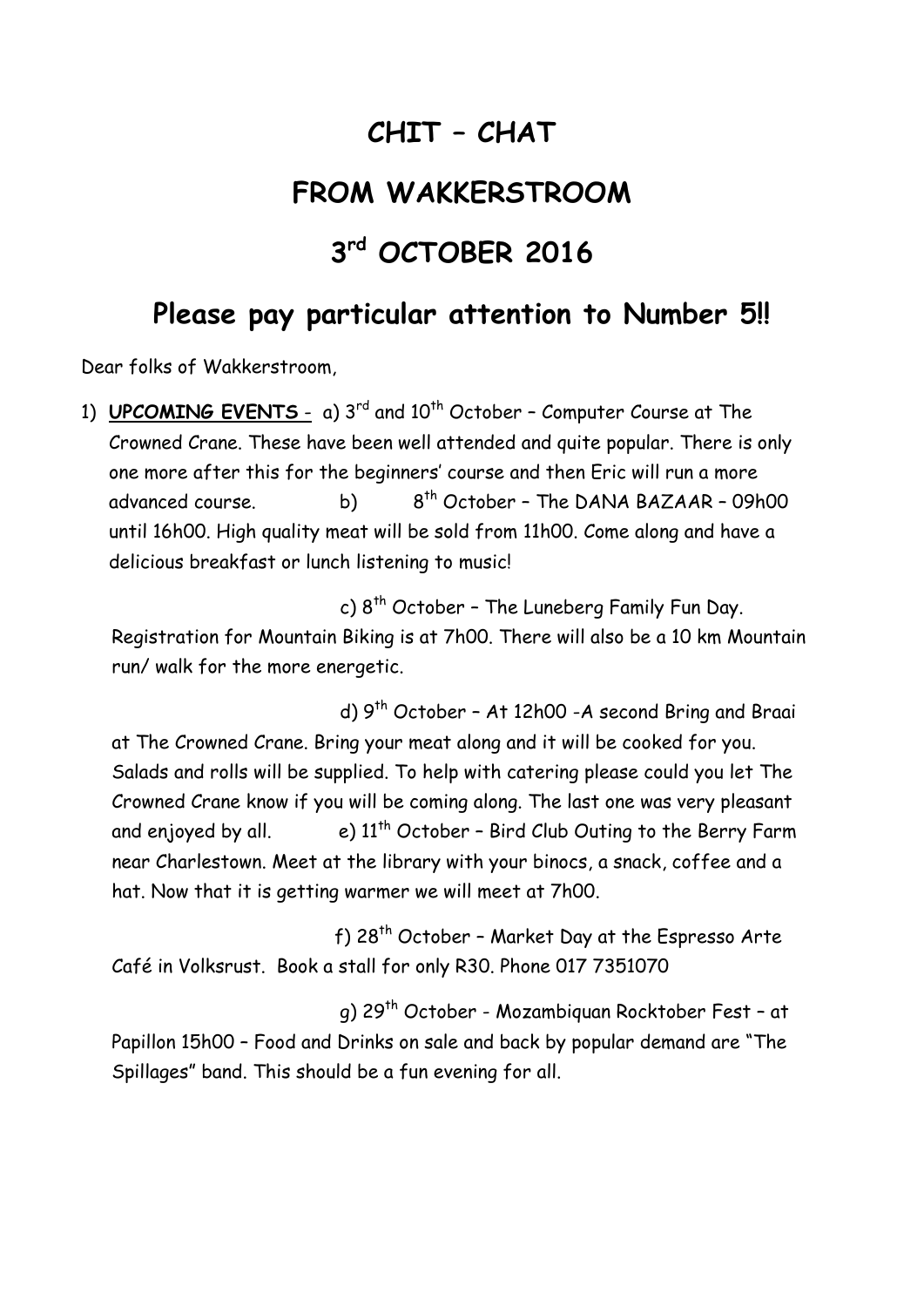- 2) **DISCHEM AT NEWCASTLE** an updated snippet from Owen Castleman The opening date is 1April 2017. The address of the proposed Dischem is Cnr Allen Street and Memel Road. The site will be called the Newcastle Crossing Shopping Centre.
- 3) **SAVE OUR WATER** Approximately 120 people gathered to form the words " SAVE OUR H2O ( Save our Water ) in support of the Mabola Protected Environment last Saturday morning , in protest against a planned coal mine set to cause irreversible damage to the wetlands, pans and endangered grassland eco systems in the critical water catchment areas. Thank you to everyone who turned up to make a statement. We need to hold thumbs that it will work.
- 4) **PETITION –** There is a petition in Wakkerstroom Central for all interested members to sign – all against the coal mines to please sign said petition.
- 5) **ANOTHER MINE IN THE OFFING** There will be a meeting at The Wakkerstroom Country Inn on Thursday 13<sup>th</sup> October at 9h00 to discuss another mine that is going to be a problem. Please be there to hear how it is going to affect us as we desperately need all residents' attendance!
- 6) **HERITAGE DAY WALK** Wakkerstroom Walks and Trails held its second heritage event with a 5km walk around Wakkerstroom on Saturday 24September. Approx 30 villagers, friends, kids and some dogs followed the route looking at a number of the villages heritage sites and national monuments. After the walk many stayed on for a braai at the Meelsak, where a food hamper raffle was drawn. The winner was Dale Sullivan from Volksrust.
- 7) **WACKY KNITTERS** have left a lovely Christmas Hamper at Crow's Nest for viewing and raffle tickets are selling like hot cakes. The Knitters are very chuffed as it helps swell the Dana cause for hospital beds.
- 8) **ANNUAL ALPACA SHEARING AND OPEN DAY** The Alpacas are only shorn once a year and this year the event will take place on Saturday 5<sup>th</sup> November ( weather permitting ) Otherwise it will happen on the  $12<sup>th</sup>$  November between 9h00 and 15h00. The entrance fee is R10 and there will be Alpaca yarn, fleece and products for sale
- 9) **DANA HERITAGE RAFFLE** run by DeKotzenhof has postponed the draw of the raffle until all the tickets have been sold. Anticipated draw date will be at the end of November 2016.
- 10) **LOUIS HILDEBRANDT CHRISTMAS GIFT PROJECT** A Christmas Party for pre-and primary school children will be held at Die Meelsak on the 11<sup>th</sup> November at 14h00. Father Christmas will hand out gift boxes to the children during this